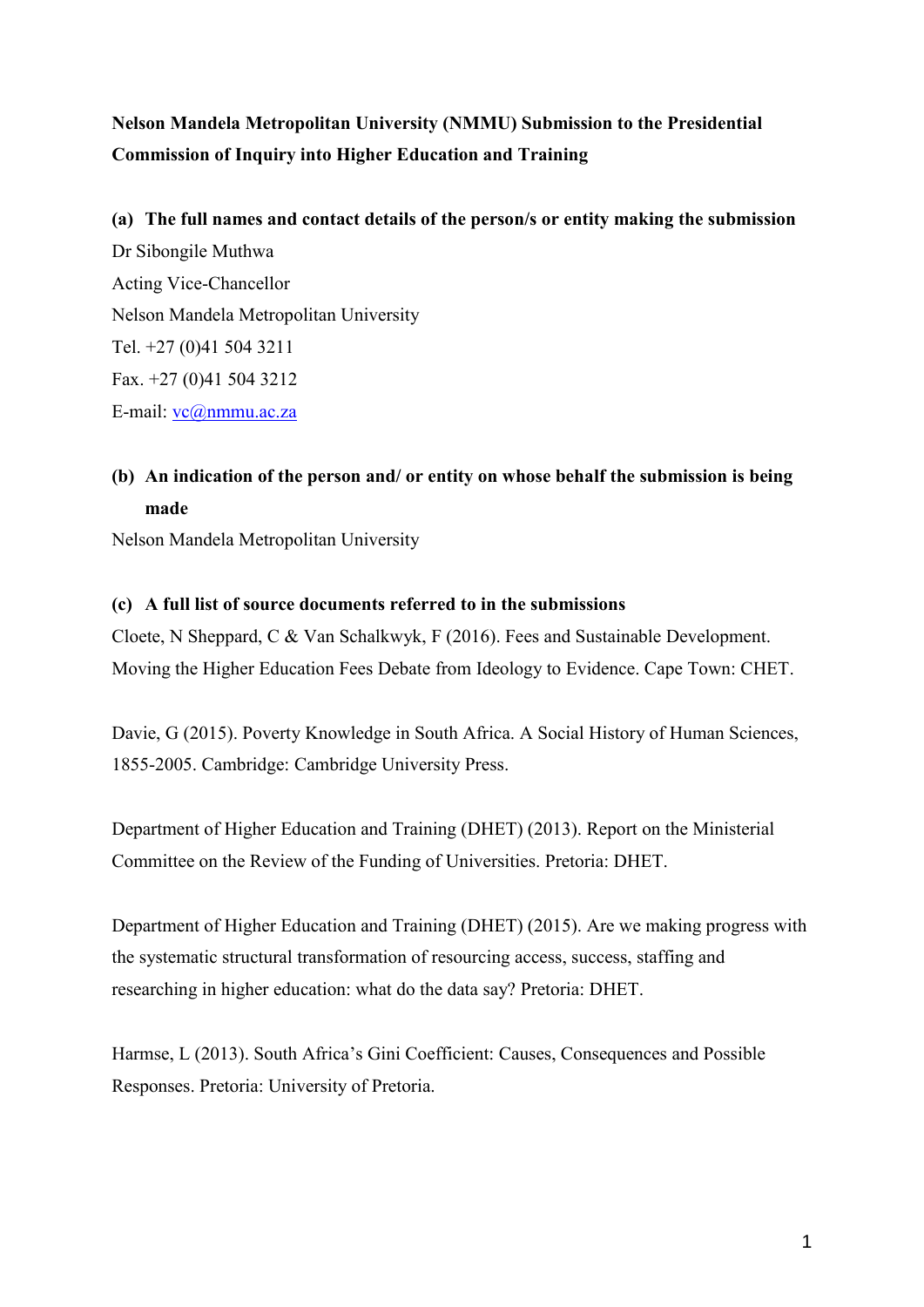Langa P, Wangenge-Ouma G, Jungblut J & Cloete N (2016). South Africa and the illusion of free higher education. [ Accessed on 28 August 2016 [http://www.universityworldnews.com/article.php?story=20160223145336908\]](http://www.universityworldnews.com/article.php?story=20160223145336908)

Montenegro CE & Patrinos HA (2014) Human Development Reports Comparable Estimates of Returns to Schooling around the World. Washington DC: The World Bank

National Planning Commission (NPC) (2012). National Development Plan 2030. Our Futuremake it work. The Presidency of the Republic of South Africa. Cape Town: Shereno Printers.

National Treasury (2015). NSFAS Revenue and expenditure review. Pretoria: National Treasury.

Organisation for Economic Co-operation and Development (OECD) 2016. Public spending on education (indicator). [https://data.oecd.org/eduresource/public-spending-on](https://data.oecd.org/eduresource/public-spending-on-education.htm)[education.htm](https://data.oecd.org/eduresource/public-spending-on-education.htm)

Patrinos H (2015) Higher education: Returns are high but we need to fund it better. Education for Global Development, World Bank. http://blogs.worldbank.org/education/highereducation-returns-are-high-we-need-fund-it-better

Statistics South Africa (2014). Poverty Trends in South Africa. An Examination of Absolute Poverty between 2006 and 2011. Pretoria: Statistics South Africa.

The Institute for Higher Education Policy "Reaping the benefits: Defining the Public and Private Value of Going to College": March 1998.

Van den Berg S (2014) Inequality, poverty and prospects for redistribution. Development Southern Africa, 3(2): 197-2018

World Bank (2009). Accelerating Catch-up: Tertiary education for growth in sub-Saharan Africa. Washington DC: The World Bank.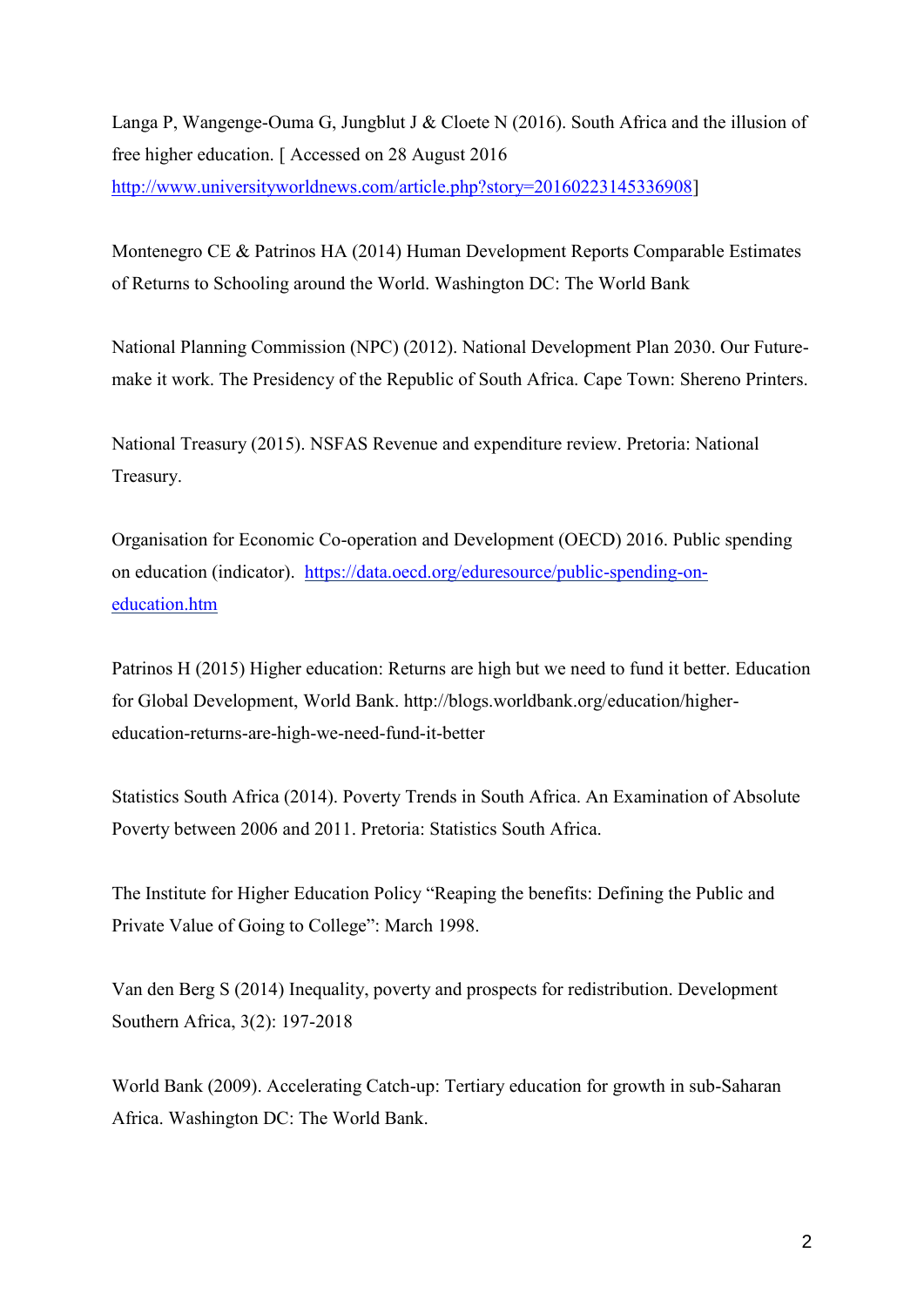World Bank (2010). Financing Higher Education in Africa. Washington DC: The World Bank.

## **(d) An indication of the willingness of such person or institution to present oral submission to the Commission, if called upon to do so**

NMMU is willing to present an oral submission to the Commission should this be required.

**(e) The language in which such person or institution shall prefer to make oral submission** 

English

**(f) The convenient timeframe and venue on which such person or institution shall be available to present oral evidence.** 

This can be determined in liaison with the Vice-Chancellor's Office at  $vc@nmmu.ac.za$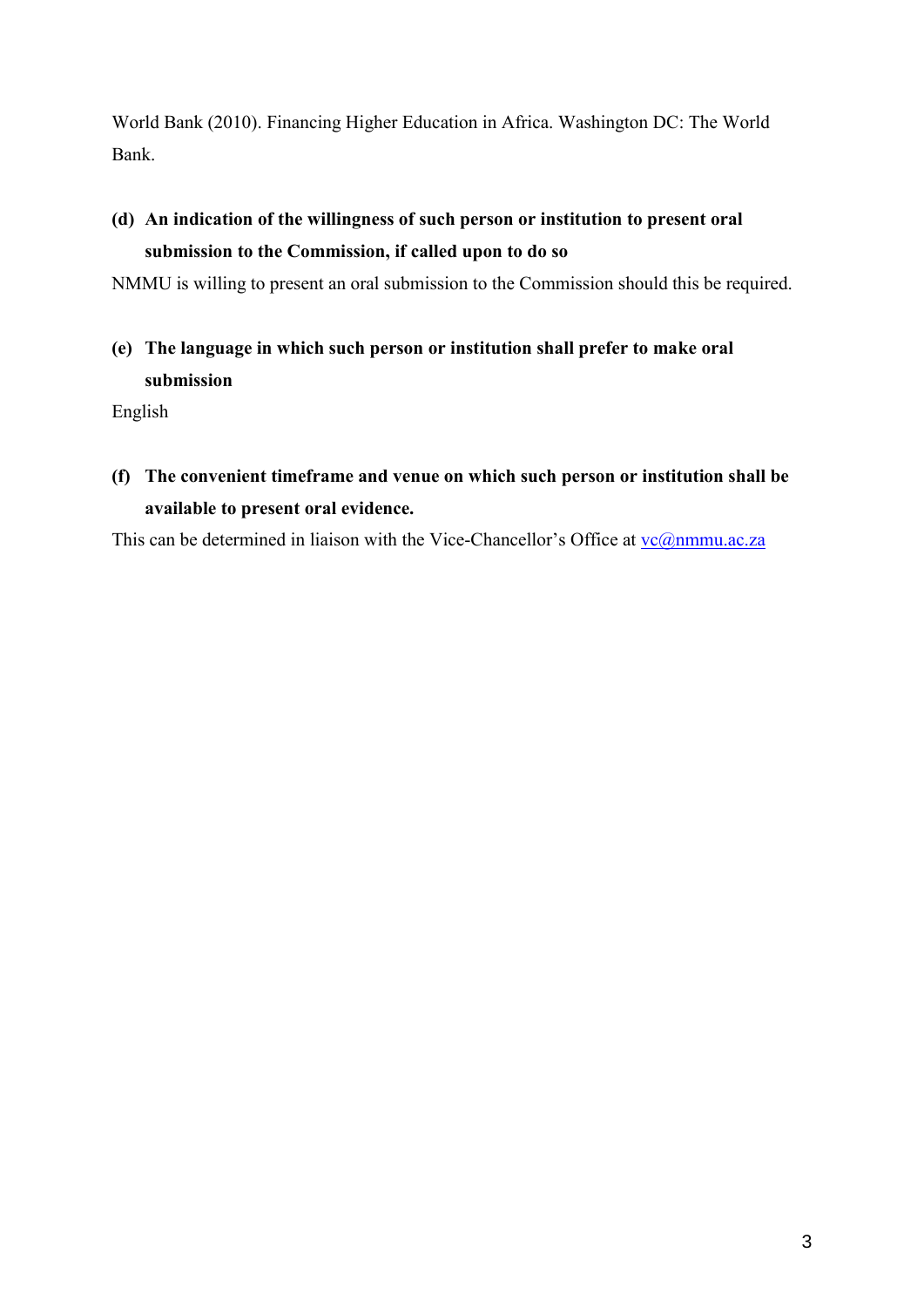### **NMMU submission to the Presidential Commission of Inquiry into Higher Education and Training**

This submission is made to the Commission based on our research and the experience and lessons learnt by NMMU in dealing with some of the challenges of access and affordability. We trust that it will assist the Commission in its deliberations.

### **1. Role of higher education in development**

1.1 Higher education contributes to the transformation of society, improved social justice and economic development through knowledge generation and transmission in teaching, research and engagement.

1.2 The National Development Plan 2030 (2012, 318 & 326) makes a strong case for the importance of a highly skilled workforce as well as innovation for development in which higher education plays a critical role.

1.3 Recent reports of the World Bank (2009, xxxi; 2010, 1) have similarly highlighted the critical role of higher education in stimulating knowledge-intensive socio-economic growth and development. Much of the reputation of the South African higher education system is based on its ability to produce high-level skills through the production of Masters and Doctoral graduates, as well as quality research outputs.

1.4 The South African government has chosen a development path defined in the National Development Plan 2030. Universities are critical institutions in helping government deliver on the visionary goals of this plan. Indeed, the plan clearly states this: *"Higher education is the major driver of information and knowledge systems that contribute to economic development. However, higher education is also important for good citizenship and for enriching and diversifying people's lives."* (NPC 2012, 317)

1.5 The significance of higher education in creating a winning nation and overcoming the negative legacy of the past is succinctly summarised in the National Development Plan: *"Universities are key to developing a nation. They play three main functions in society:*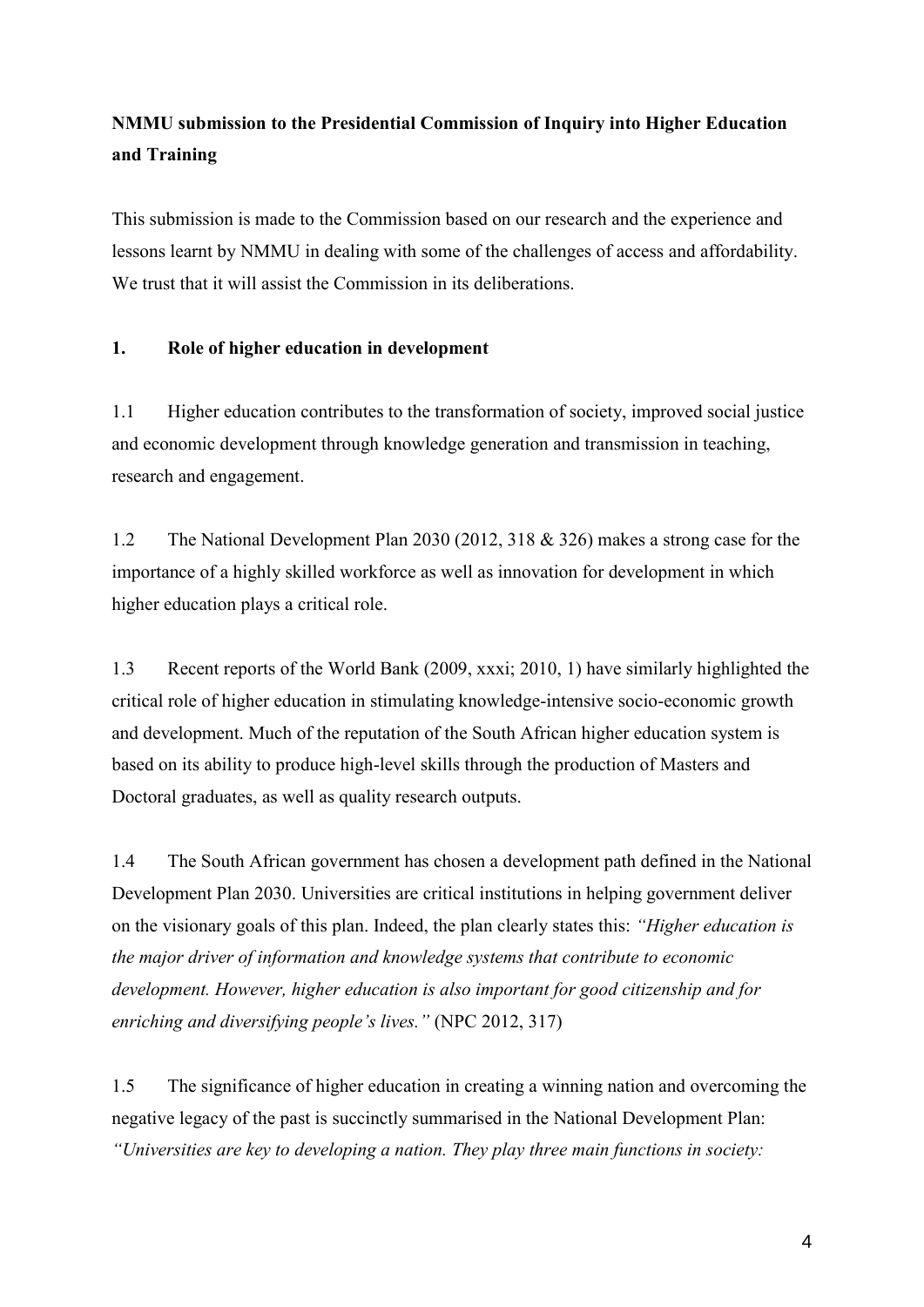*Firstly, they educate and train people with high-level skills for the employment needs of the public and private sectors.*

*Secondly, universities are the dominant producers of new knowledge, and they critique information and find new local and global applications for existing knowledge. South Africa needs knowledge that equips people for a changing society and economy.*

*Thirdly, given the country's apartheid history, higher education provides opportunities for social mobility. It can strengthen equity, social justice and democracy. In today's knowledge society, higher education is increasingly important for opening up people's opportunities."* (NPC 2012, 318).

1.6 The fundamental challenge facing government, as is elaborated upon below, is to make the fiscal decisions that give practical expression to the policy intentions contained within the National Development Plan.

1.7 Overall, it is crucial that the South African higher education system maintains and strengthens knowledge generation and innovation for the benefit of accelerated development and to address the triple challenge of poverty, inequality and unemployment in South Africa. This requires adequate and sufficient government and private sector funding.

#### **2. Public and private economic and social benefits of higher education**

2.1 South Africa is now recognised as one of the most unequal countries in the world, with a Gini coefficient of income inequality of between 0.69 (Davie 2015, 269; Statistics South Africa 2014, 14) and 0.70 (Harmse 2013, 2). The increased provision of quality higher education directly and indirectly addresses the transformational and developmental requirements of South Africa.

2.2 As long ago as 1998 the Institute for Higher Education Policy argued that there were both public and private benefits to higher education, including:

a) Public economic benefits: Increased tax revenues, greater productivity, increased consumption, increased workforce flexibility, decreased reliance on government financial support.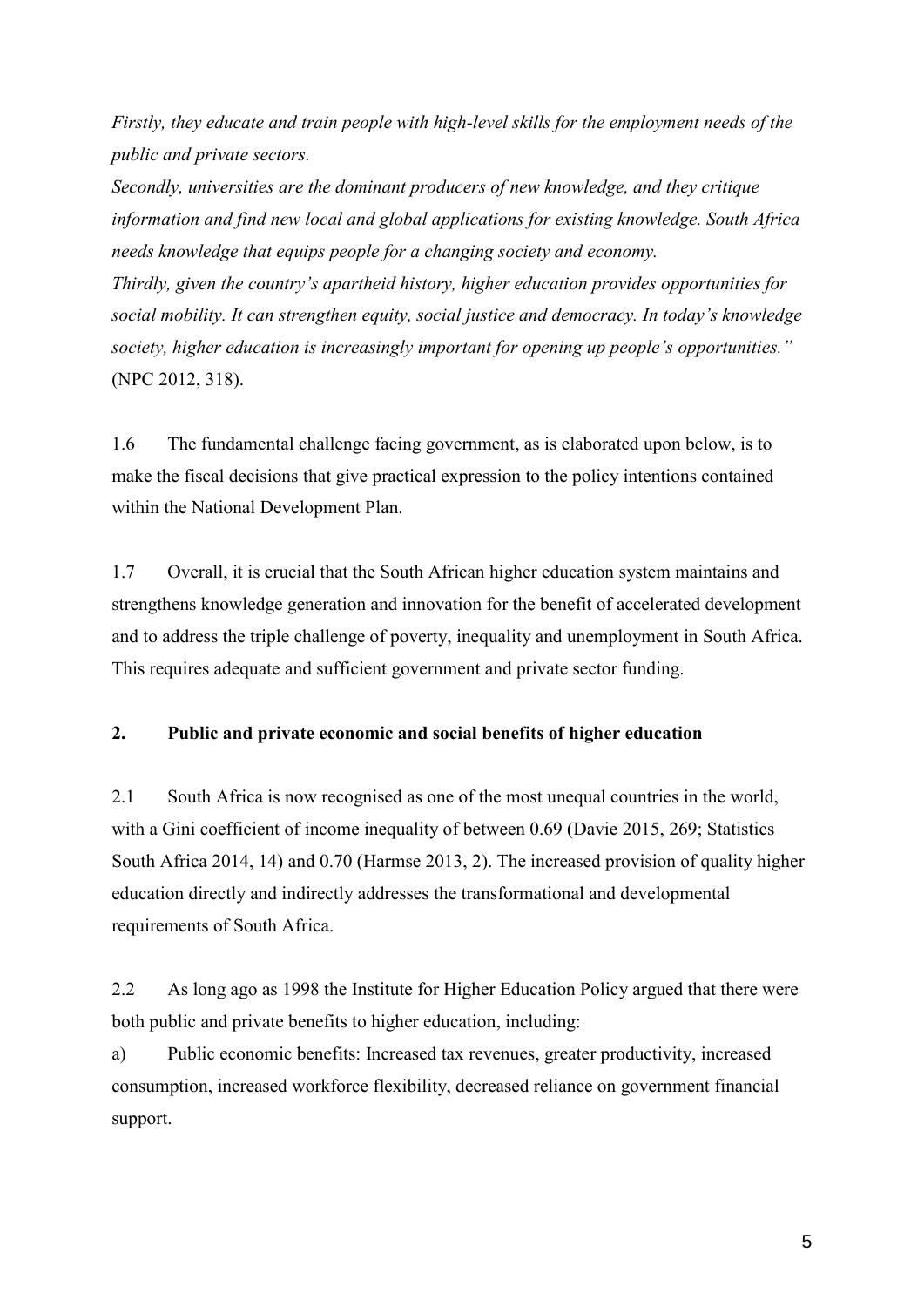b) Public social benefits: Reduced crime rate, increased charitable giving and community service, enhanced quality of civic life, social cohesion and appreciation of diversity, and improved ability to adapt to and use technology.

c) Private economic benefits: Higher salaries and benefits, higher employment, higher savings levels, improved working conditions, personal and professional mobility.

d) Private social benefits: improved health and life expectancy, improved quality of life for offspring, better consumer decision making, and increased personal status.

2.3 Nearly 20 years later, the crucial developmental role of higher education in South African society is more important than ever before. The 2015 #RhodesMustFall and #FeesMustFall movements brought home to all the realisation that our national project of creating a non-racial, unified, non-sexist, prosperous and democratic South Africa had not achieved its avowed goals. Stalled social and economic transformation, exacerbated by virtually stagnant economic growth in the country, has emphasised the need to address pressing social and economic challenges in a sustainable manner. Whilst South Africa has introduced a comprehensive social security safety net for the poor and the vulnerable, this system is simply assisting people trapped in poverty to survive in desperate circumstances. It is not lifting them out of poverty. Nor is it sustainable in the long-term. Buffeted by the global economic winds and caught in the dilemma of having to maintain a comprehensive social security safety net whilst trying to stimulate economic growth, the country needs a strategy of shifting out of the current challenges in which it finds itself. The provision of quality higher education, whilst simultaneously broadening access to it, offers the only practical mechanism for placing the country on a sustainable development trajectory.

2.4 Experience has shown us in recent years that the most necessary and welcome broadening of access to higher education as part of the overall transformation of both universities and society carries additional costs. Opening the doors of learning to the children of the working class and students whose parents are unemployed means that we also need to address broader issues like adequate food and nutrition, transport and many other hidden costs that previously did not feature prominently in university services. Universities must be in financially sound positions to meet these additional challenges or students from poor backgrounds will remain marginalised and set up for failure.

6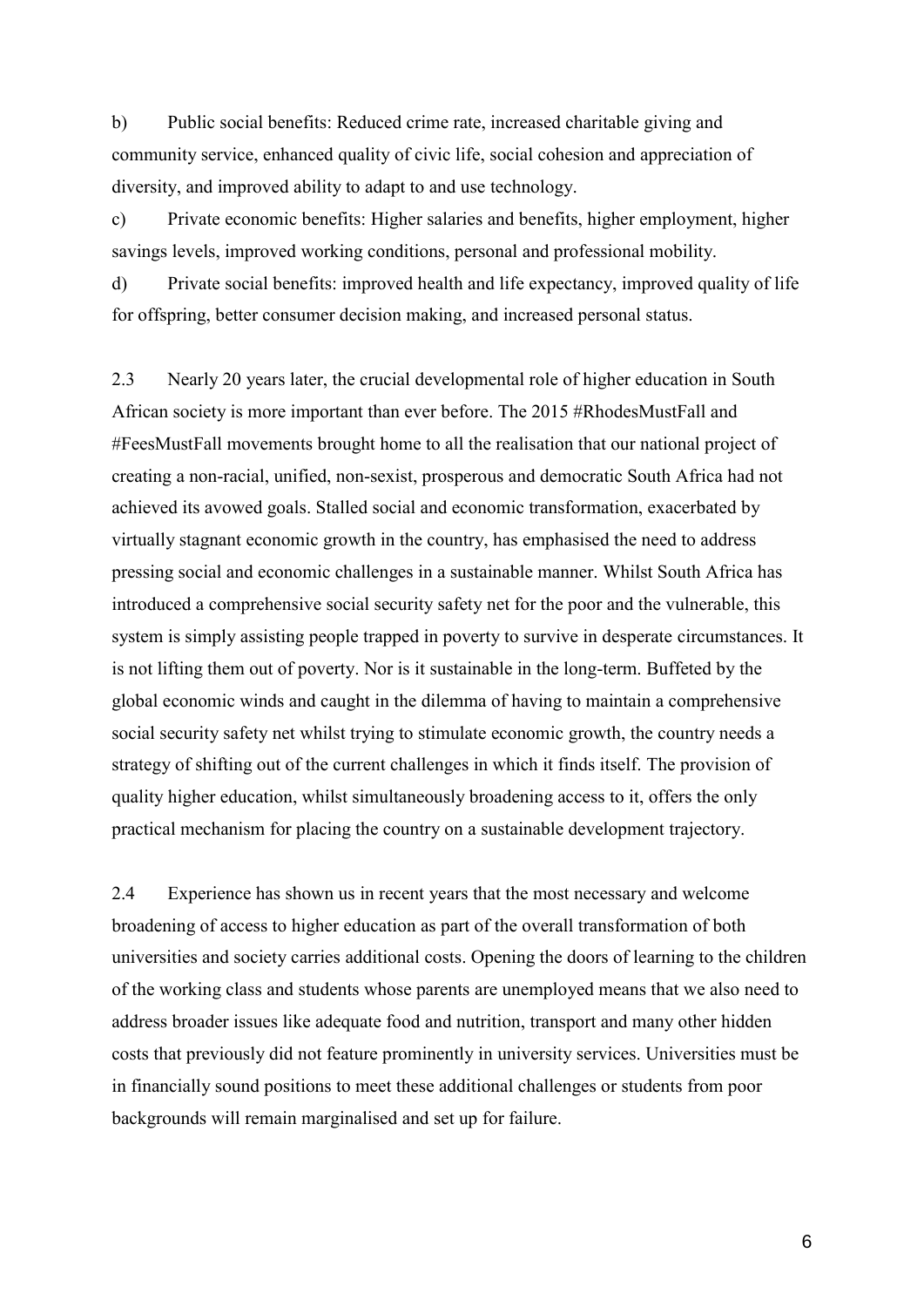2.5 According to Montenegro and Patrinos (2014, 19 & 33) globally, and especially in Africa, there are considerable benefits to higher education. In Sub-Saharan Africa, private returns on higher education are higher then returns on primary and secondary education. This research showed that the region with the highest private returns on higher education is Sub-Saharan Africa, and that South Africa specifically has the highest private returns to higher education in the world. This is the result of shortages in high-level skills. South Africa's high returns on higher education coupled with high levels of inequality mean that free higher education will proportionally benefit the privileged more than the poor (Patrinos 2015). This is supported by Langa et al (2016, 1) who asserts that free higher education in highly unequal societies mainly benefits the already-privileged (new political and business elite), who have the social, cultural and economic capital required to access, participate in and succeed at higher education.

2.6 Van den Berg (2014, 214) notes in this regard that: *'The large differentials in earnings and access to jobs between the highly educated and the less educated lies at the heart of income inequality. The high wage premium to educated workers derives from a combination of a skills shortage at the top end of the educational spectrum, driving up wages of the educated, and a surfeit of poorly-educated workers competing for scarce unskilled jobs, thus dampening unskilled wages.'* In South Africa, post-school qualifications contribute to enhanced employment opportunities and higher wages. It is thus fair to expect students to contribute to these improved lifelong benefits that they receive from pursuing higher education qualifications. However, the inability to pay student fees should not constitute a barrier to obtaining a higher education qualification and therefore a well-established student financial aid scheme is imperative to ensure equity.

2.7 Simply stated, the most sustainable manner the State can break the cycle of intergenerational poverty, promote innovation and entrepreneurship, stimulate the economy, create appropriate jobs, redress imbalances in society and reduce inequality in the medium and long-term is by increasing its investment in, and broadening access to, higher education.

#### **3. NSFAS and current funding model for student financial aid**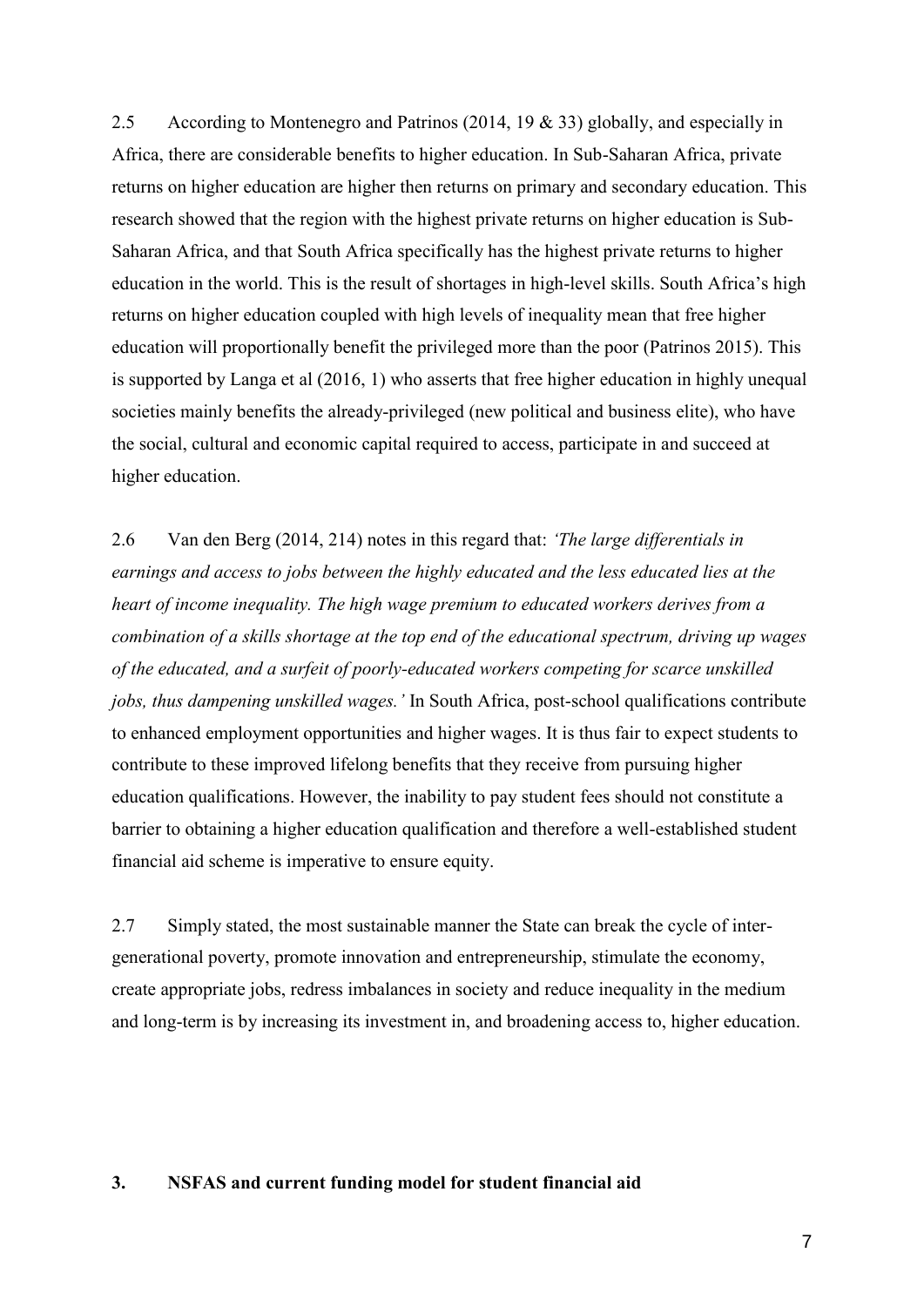3.1 The current funding model for student financial aid holds several intrinsic as well as operational challenges. It is of concern that NSFAS recoveries have basically collapsed. In the NSFAS revenue and expenditure review (National Treasury 2015, 17) the following important points are made with regard to NSFAS recoveries: NSFAS debtors repaying their loans declined from 275 429 (35%) in 2011 to 100 419 (12%) in 2014. In short, NSFAS loan recoveries have collapsed, falling by 61% between 2008 and 2014. The cost to NSFAS and the government of this collapse in loan recoveries is estimated to be about R4.3 billion for the period between 2009 and 2014.

3.2 If loan recoveries had continued to grow along a normal trajectory, it is estimated that, in 2014, they should have brought in R1.7 billion, instead of just R2.48 million – a difference of R1.46 billion. This loss in recoveries revenue has had a significant negative impact on the ability of NSFAS to extend further. It is estimated that, in 2014, NSFAS would have been in position to fund 51 000 loan awards to students if recoveries continued along the projected growth rate. It is further estimated that NSFAS has been unable to fund about 142 000 students between 2009 and 2014, due to the decline in recoveries (National Treasury 2015, 18).

3.3 Another pressing issue in this regard is defining and including the "missing middle". In the absence of national consensus on this, NMMU has been pioneering its own approach. This experience might be of use in developing a national position on this category of students. After engaging with students, the University agreed on a family income of R 300 000 per annum as defining the "missing middle". We also allowed for an appeals process that could, under certain circumstances, consider outliers (i.e. number of family members at university, extraordinary number of dependents etc.) up to a max of R 399 000. This was based on an Expected Family Contribution (EFC) of R 39 000 as this was the average student fee raised at NMMU across the board. In practical terms, students with outstanding 2015 debt would be assisted with NMMU Loans if academically deserving and financially needy. A total of 1 531 students at a cost of R 21 775 000 were converted to NMMU-funded NSFAS loans. Zero EFC and missing middle students were also exempted from the 2016 down payments. NSFAS "Approved but unfunded" students were also exempted from the 2016 down payments. A total of 5 043 students met the criteria and were allowed to register for 2016.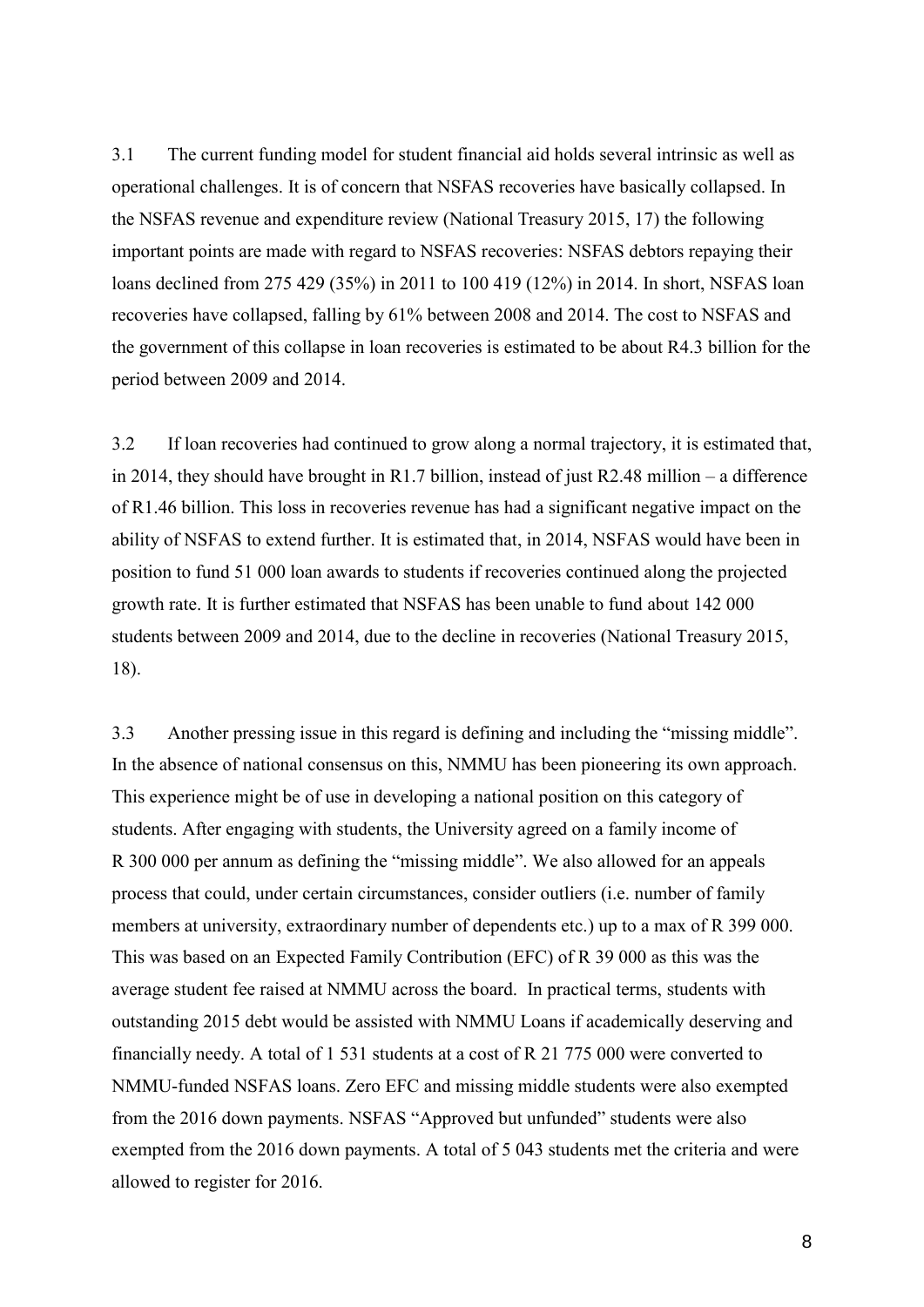| <b>Category</b> | 31 March '16 | 31 May '16 | 31 July '16 |
|-----------------|--------------|------------|-------------|
| Zero EFC's      | 85 860 732   | 76 876 074 | 70 151 603  |
| Missing Middle  | 12 506 727   | 11 427 701 | 10 014 924  |
| Total           | 98 367 459   | 88 303 775 | 80 16 6527  |

3.4 The following table indicates the outstanding costs as per indicated date:

The number of students still owing as at 31 July 2016 is 3 983 (i.e. 3 451 Zero EFCs, and 532 missing middle).

A mop-up process of 1<sup>st</sup> semester NSFAS allocations during August 2016 has resulted in approximately R6,1 million of funding being freed up for re-allocation the aforementioned cohort.

The total outstanding debt as at 31 July 2016 is R230 million; 6,6% higher than July 2015, whilst the current Provision for Bad Debt is R34,7 million.



One can reasonably expect the trend to continue, meaning that the provision as it is will be inadequate to deal with the expected outstanding debt at year end.

3.5 This intervention by NMMU was in direct response to the concerns raised by students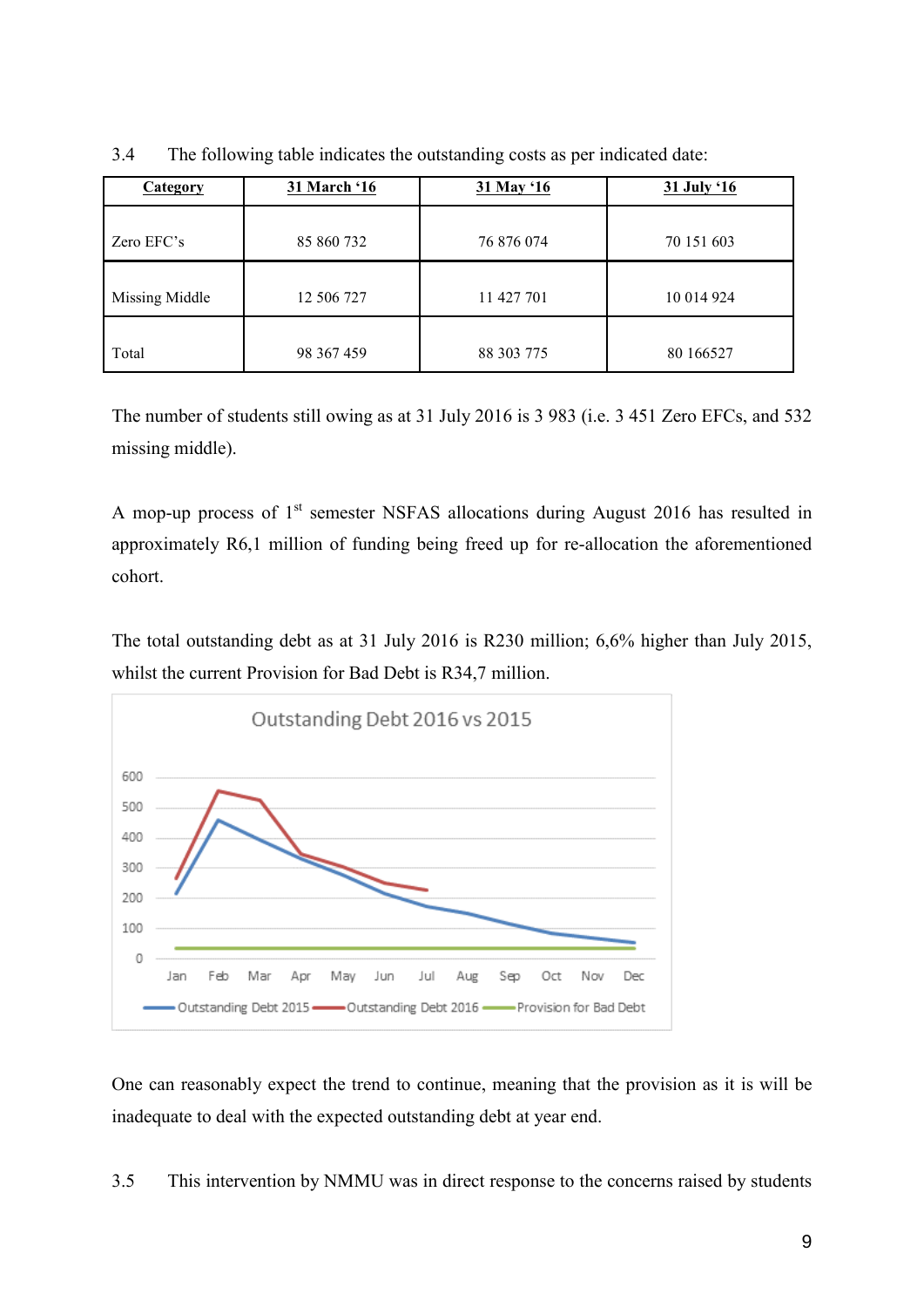in 2015 and the realization that urgent interventions were needed to address very real and pressing socio-economic causes of the student concerns. It is, however, not sustainable in the medium- to long-term. An innovative national approach to the 'missing middle' students needs to be found that is both consistent and fair.

#### **4. Government spending on higher education**

4.1 The correlation between investment in higher education and economic and social development should be axiomatic. Countries at the highest level of economic development (Innovation-driven) have the following Gross Enrolment Ratios  $(GER)^{1}$ : Finland (94%), South Korea (99%) and Norway (74%). South Africa's GER<sup>1</sup> is 20% (OECD 2016, Indicator database). South Africa's tertiary participation rate is too low and spending on higher education in South Africa is also too low. China with a GER of 26% spends 3% of GDP on higher education compared to South Africa's 0.71% of GDP in 2012 (Cloete, Sheppard & Van Schalkwyk, 2016: 10, 11, 15 & 16).

4.2 South Africa, like other developing countries, is faced with financial constraints and backlogs in higher education as a result of extraordinary growth and wider participation over recent years (DHET 2013, 52). In its report *Financing Higher Education in Africa*, the World Bank (2010, xiv) concludes that in most Sub-Saharan African countries, enrolment in higher education has grown faster than financing capabilities, reaching a critical stage where the lack of resources has led to a severe decline in the quality of instruction and in the capacity to innovate.

4.3 The South African Government has been spending on average less than 1% of GDP on higher education, which is much lower than comparable countries that have been spending closer to 2% of GDP on higher education, with China spending 3% of GDP on higher education (Cloete, Sheppard & Van Schalkwyk 2016, 25). Over the period 2000 to 2013, the government contribution to university income as a percentage of the budget decreased from 49% to 40% (and at some universities close to 30%). Third-stream income remained at the

1

<sup>&</sup>lt;sup>1</sup> The gross enrolment rate is defined as the total headcount enrolment of all ages divided by the total population in the 20-24 age cohort.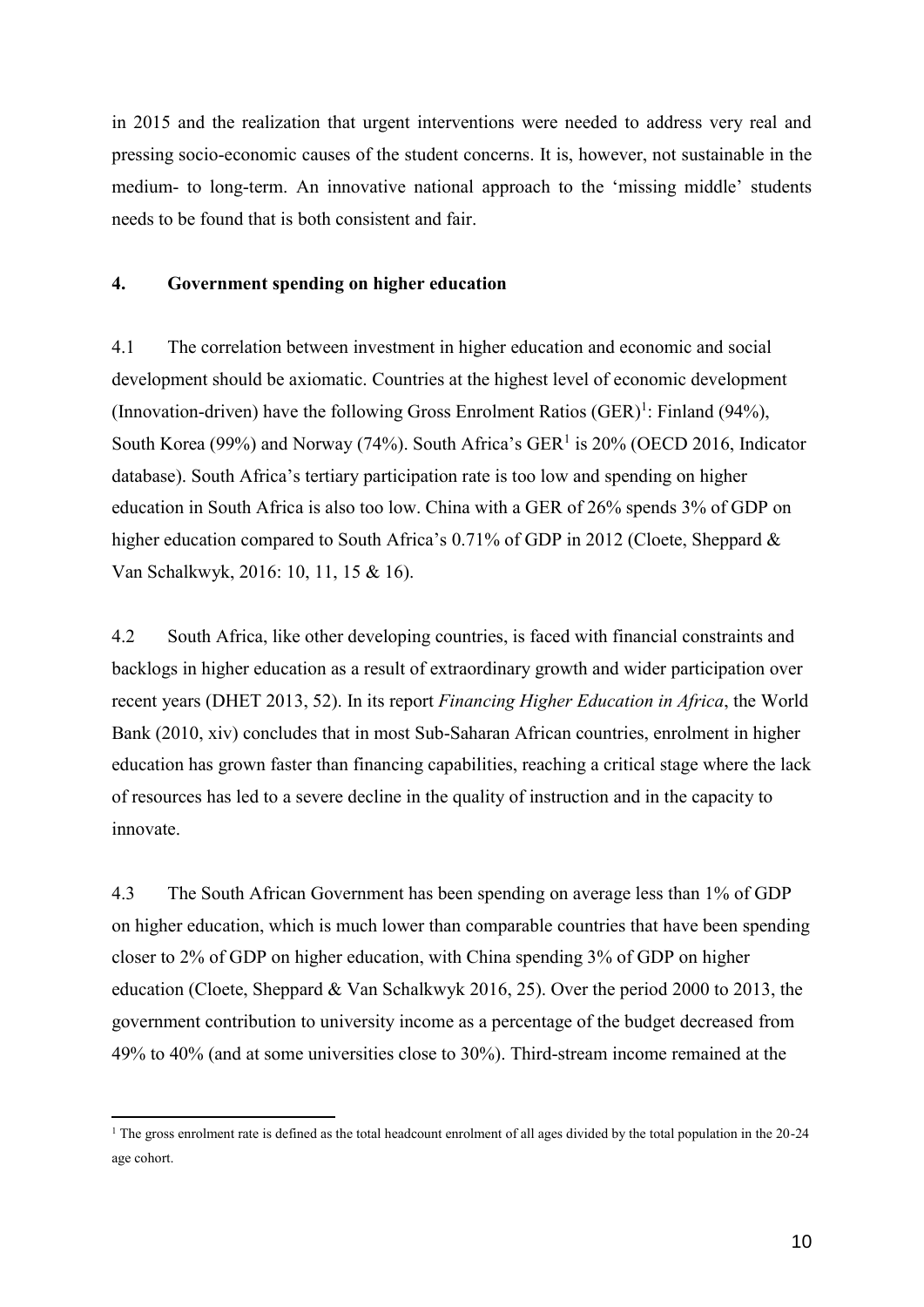same proportion (27%) of budget. Student fees compensated for the decrease in the government contribution (Cloete, Sheppard & Van Schalkwyk 2016, 29).

4.4 In 2000, student fees constituted 24% of university budgets, but by 2013 this proportion had increased to 33%. Over the same period, the proportion of students on NSFAS increased from 2% to 13%. It is estimated that student fees increased on average by 9% per annum over the period 2010 to 2014. This is way above the national inflation of 5-6% over the same period. That said, it would be misleading to say that the burden for fees is borne solely by households. Government provided support to households to pay for their student fees through NSFAS, which grew from R3.4 billion to R 9.8 billion between 2011 and 2015 (National Treasury 2015, vi).

4.5 The government block grant is a source of discretionary funding to universities. This funding allows universities to cover their operational and salary costs, and arguably is a crucial source of funding in promoting the sustainability of the South African higher education sector. An analysis done by the DHET (2015, 5) of changes in the block grant over the period 2004/05 to 2014/15 reveals that:

- a) The block grant allocation to universities increased by 128% in nominal terms or 30.5% in real terms between 2004/5 and 2014/15;
- b) University enrolments grew substantially within the university sector over the same period. When combined, the net effect of inflation and higher enrolments have led to a real decrease of 1.35% in the block grant per FTE; and,
- c) The university block grants have therefore not kept pace with inflation and enrolment growth and therefore the resources available for the delivery of higher education per student FTE have declined in real terms.

4.6 When giving consideration to "free higher education", the Government must be mindful that there are currently approximately 3 million youth between the ages of 18 to 24 that are not in employment, education or training (referred to as the NEETs), for which opportunities need to be created. If Government goes the route of "free higher education" for all it will severely restrict government resources to be able to attend to the NEETs. Higher education cannot be free; somebody has to pay. The question is: "Who must pay and when?" In summary, our argument in this regard is two-fold. Firstly, government needs to prioritise the funding of higher education in line with the policy intentions of the National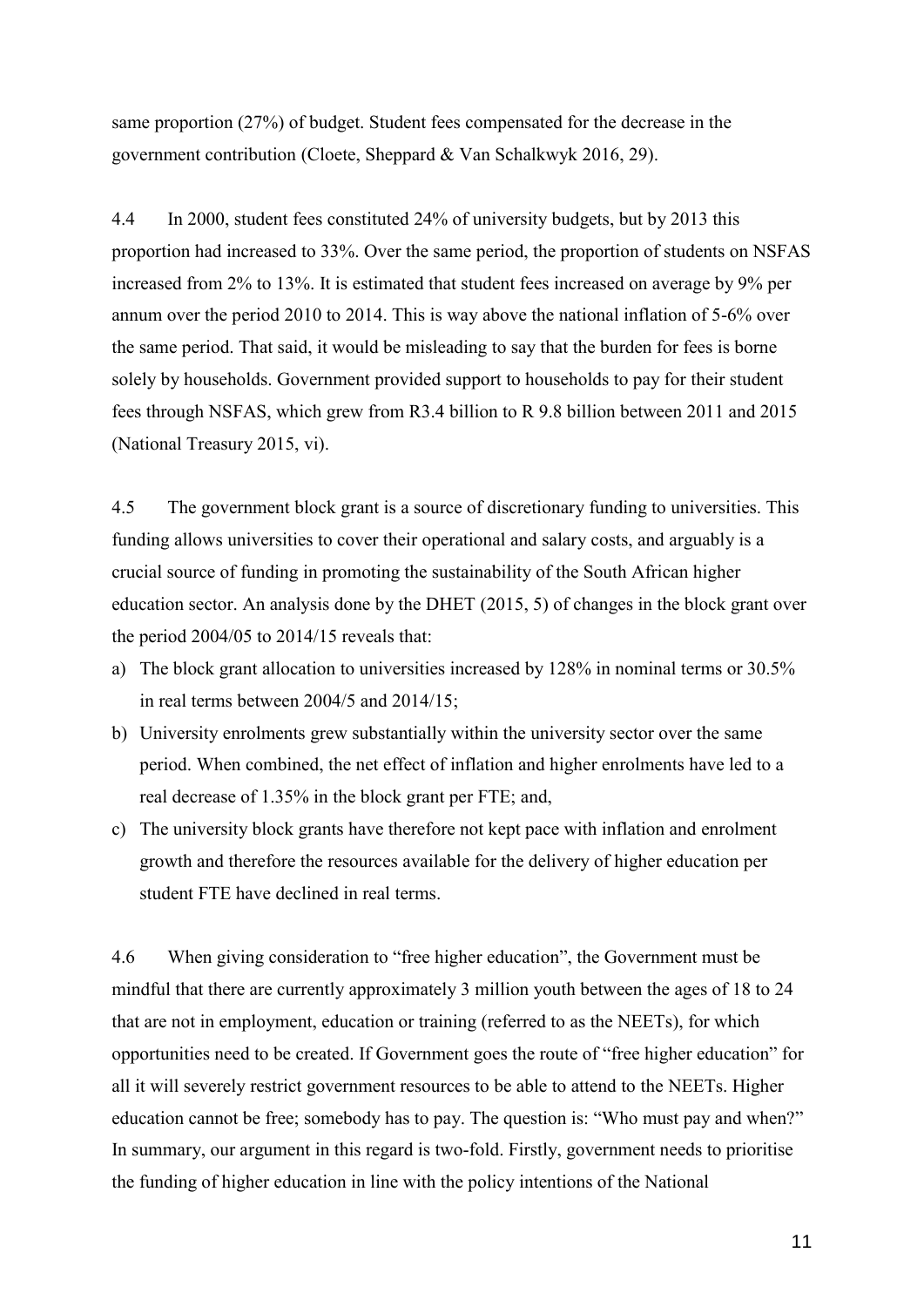Development Plan. Secondly, since there are public and private benefits to higher education, both the state and students need to contribute to the cost of higher education on condition that those who are unable to pay are supported adequately through a strengthened NSFAS with loan options for the middle-class. Furthermore, the role of the private sector in strengthening NSFAS through loans and investments in scholarships needs to be investigated and incentivised by the State.

4.7 Given the circumstances in which South Africa finds itself, national government cannot abrogate its responsibility to adequately fund higher education. Ideally this should take place in partnership with the private sector and other social partners collectively seeking innovative ways of funding PSET as an investment in boosting national competitiveness, economic growth and social justice.

4.8 The question of sustainability of higher education institutions needs to be strongly emphasised. Higher education institutions cannot address the triple challenge of poverty, inequality and unemployment in isolation of other social partners and the wider PSET sector. Institutions are currently stretched to breaking point addressing current challenges. As an example, NMMU has provided debt relief and down payment exemptions to the poor and "missing middle" students, but this is financially unsustainable if it is not bolstered by additional subsidy/NSFAS funding and private sector contributions. The country needs wise fiscal and budgetary choices that ensure the national assets represented by our higher education institutions are not allowed to collapse. The cost of trying to resuscitate them later would far exceed the investment in higher education needed to sustain or broaden their services.

### **5. Efficiency of the South African higher education system**

5.1 The funding of South African universities is obviously a crucial aspect of ensuring their long-term sustainability and through this, the sustainable economic and social development of South Africa itself. There is, however, also a need to address inefficiencies within the higher education system.

5.2 The National Development Plan itself identifies the link between broadening of access to universities, improving efficiencies and funding: *"The data on the quality of*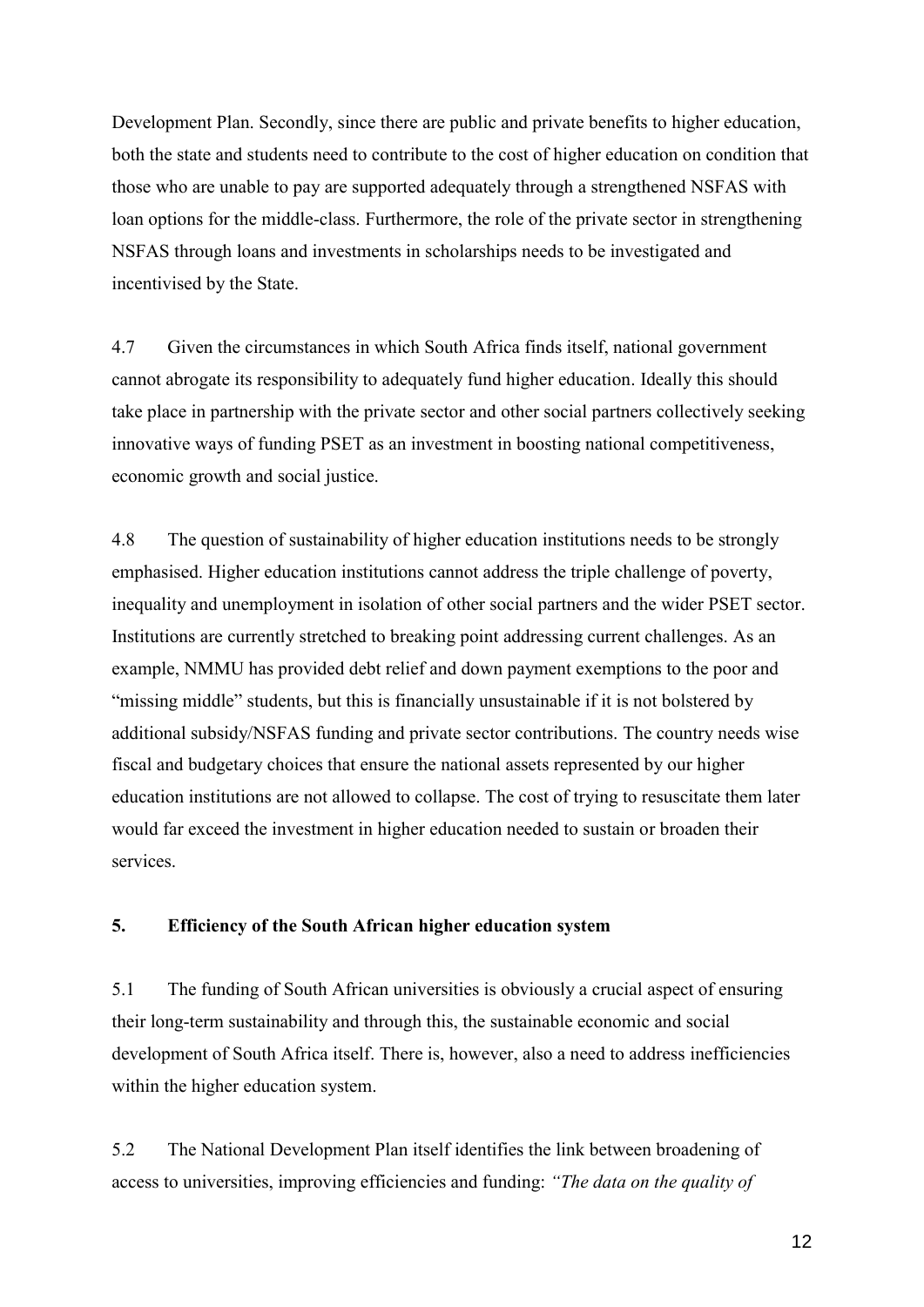*university education is disturbing. South African universities are mid-level performers in terms of knowledge production, with low participation, high attrition rates and insufficient capacity to produce the required levels of skills.*

*They are still characterised by historical inequities and distortions. The university sector is under considerable strain. Enrolments have almost doubled in 18 years yet the funding has not kept up, resulting in slow growth in the number of university lecturers, inadequate student accommodation, creaking university infrastructure and equipment shortages."* (NPC 2012, 317).

5.3 Although improvements have been made in student throughput (completion) rates, the South African higher education system remains very inefficient. For the 2008 cohort, 30% of the students enrolled for 3-year Bachelor's degrees completed their qualification in 3 years and 56% in 5 years (if UNISA is included it drops well below 50%). For 3 year national diplomas, it is even worse: below 50% complete in 5 years. This leads to too many students that stay in the undergraduate system for too long resulting in a system that is inefficient, unsustainable and in need of improvement (Cloete, Sheppard & Van Schalkwyk 2016, 18).

5.4 Creating improved access to higher education for the children of the poor and the vulnerable needs to be accompanied by a holistic package of interventions to ensure they are able to achieve their maximum potential and to ensure throughput rates do not drop further. Amongst the interventions NMMU has piloted on and off campus are:

- Access to IT devices
- Access to textbooks and other learning materials
- Student nutrition
- Transport
- Accommodation, and
- Connectivity (wifi)

Proper support is necessary to ensure "access with success".

5.5 NMMU is one of five universities that were successful (the other four being University of Pretoria, University of the Free State; Durban University of Technology; and, University of the Witwatersrand) in a bid to receive a KRESGE Grant for the project Siyaphumelela ("we succeed"). The NMMU Siyaphumelela project includes the development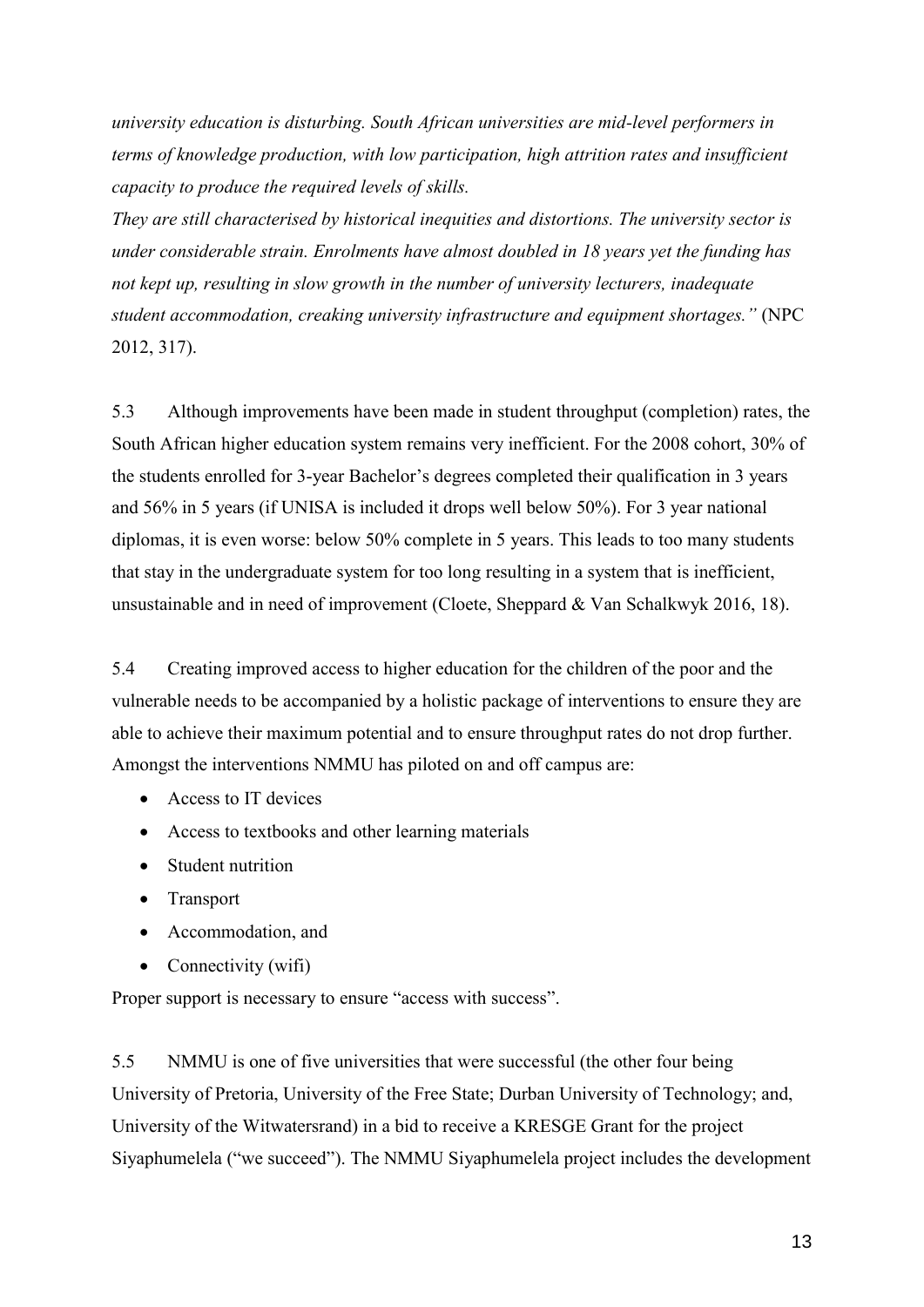of a comprehensive set of student success indicators, to enhance the institutional capacity to generate and use data analytics related to student success and the improvement of student support initiatives. In involves the development and use of an electronic early warning tracking system to monitor student progress through a set of indicators, and the extent to which students take up academic support and development opportunities. The NMMU has managed to improve student success rates from 73% in 2005 to 80% in 2014.

5.6 In the 2014 South African Survey of Student Engagement the NMMU was rated by its students as significantly above the average of the sample of universities that participated, for the Engagement Indicator "Supportive Environment". Supportive environment is defined in terms of: providing support to help students succeed academically; providing learning support services; encouraging contact amongst students for different backgrounds; providing opportunities to be involved socially; providing support for overall well-being; helping them manage their non-academic responsibilities; and, providing campus events and activities including events that address important economic, political or social issues.

5.7 Improved funding of universities aimed at broadening access and ensuring support to students from poor and vulnerable backgrounds will therefore need to be accompanied by interventions aimed at improving the efficient and effective deployment of such resources, including appropriate support mechanism to ensure "access with success".

#### **6. Recommendations**

6.1 NMMU supports the view of the Ministerial Committee on the Review of the Funding of Universities (DHET 2013, 378) that "free higher education" in the current context is neither equitable (i.e. it becomes a state subsidy to the social groups that can afford fees) nor likely to be affordable given other social priorities and the current low economic growth. Free higher education for all will effectively increase the state subsidy to the rich who can afford to pay for higher education. Students can be expected to contribute towards their higher education because they will be the main beneficiaries of their qualifications in the form of higher salaries and enhanced employability compared to those who did not obtain a higher education qualification. NMMU supports the recommendation of the abovementioned Committee: *"Given that there are public and private benefits, the funding of universities*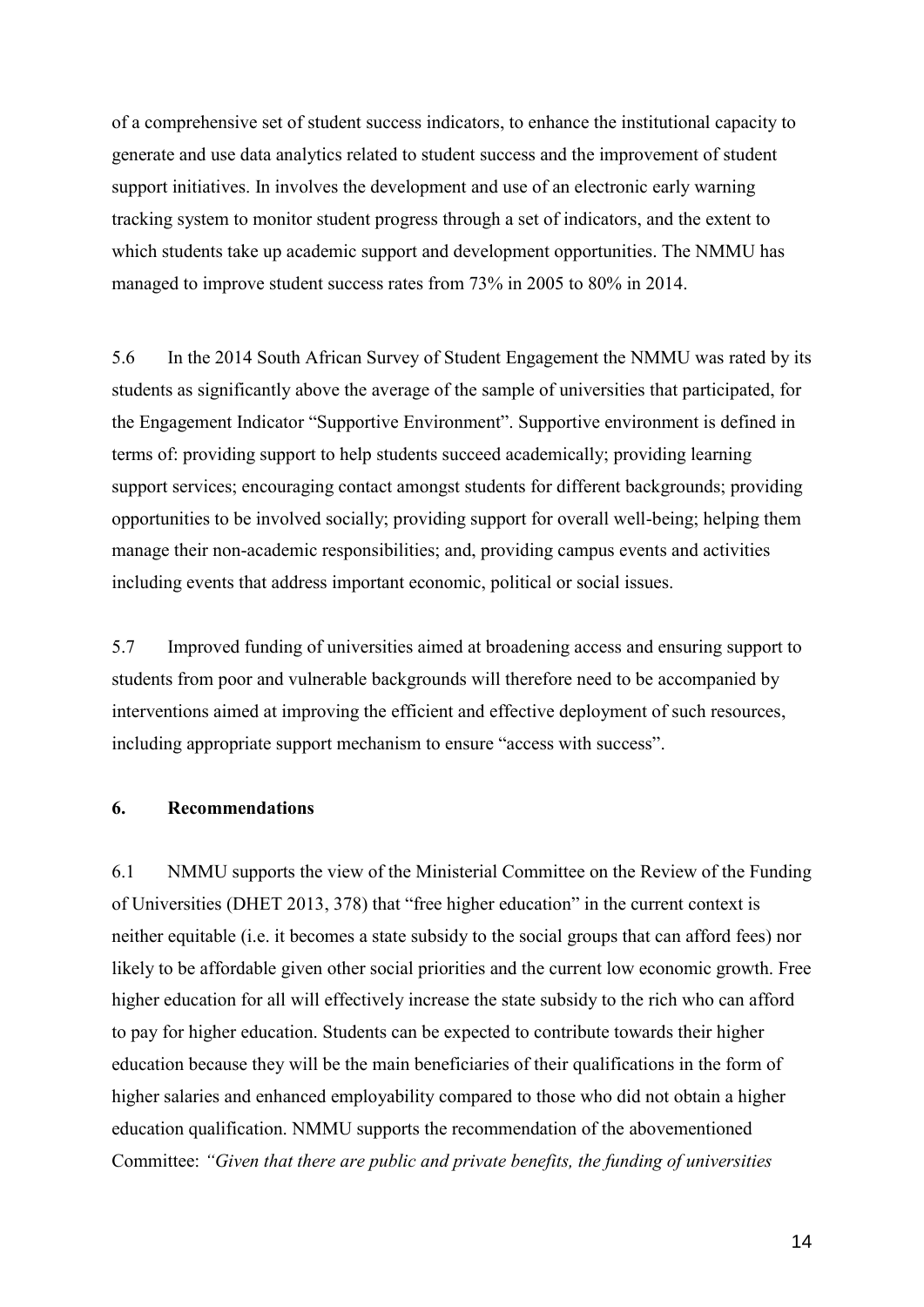*should be predicated on state subsidies and tuition fees, with provision being made for financially needy students"* who are academically deserving (DHET 2013, 383).

6.2 With regard to student financial aid, the "missing middle" needs to be included in either bursary or loan schemes. To qualify for NSFAS (i.e. family income of less than R120 000) means that most of the actual middle class could be classified as 'poor' – and they account for 75% of the population. The "missing middle" also consists of students who are not poor enough to qualify for NSFAS, but not affluent enough to qualify for bank loans (Cloete, Sheppard & Van Schalkwyk 2016, 42). As a nation we need a common understanding of what constitutes this category of students and a specific intervention to assisting them to access higher education.

6.3 The recovery of NSFAS loans needs to be improved to ensure that the funds grow adequately to be able to fund academically deserving, financially needy students and to fund them adequately. This could partly be done by requiring those who qualify for NSFAS to sign an agreement that they will repay the NSFAS loan upon commencement of employment after they have completed their qualification. It could also be linked to the SARS database.

6.4 The amount of government funding allocated to universities is not sufficient to meet the needs of the public university system and is lower than sustainable. The subsidy base needs to be increased substantially. South Africa spends a considerable amount on education, but its expenditure on higher education is much lower than comparable countries. There needs to be a concerted drive to both fund universities adequately and broaden access to higher education.

6.5 Universities need to work towards improved student success and throughput (completion) rates which will open up spaces in universities that are currently occupied by repeaters. This will free up resources and lead to cost savings. But at least initially it will entail extra costs as appropriate support packages are put in place to ensure "access with success". Universities will also have to work towards improved cost-efficiencies in their operations to contain the level of student fee increases.

6.6 Student tuition fees should remain as a crucial source of income for universities, but reasonable annual increases should be nationally determined to ensure fairness and consistency across the sector. Such sectoral determinations need to be arrived at in a

15